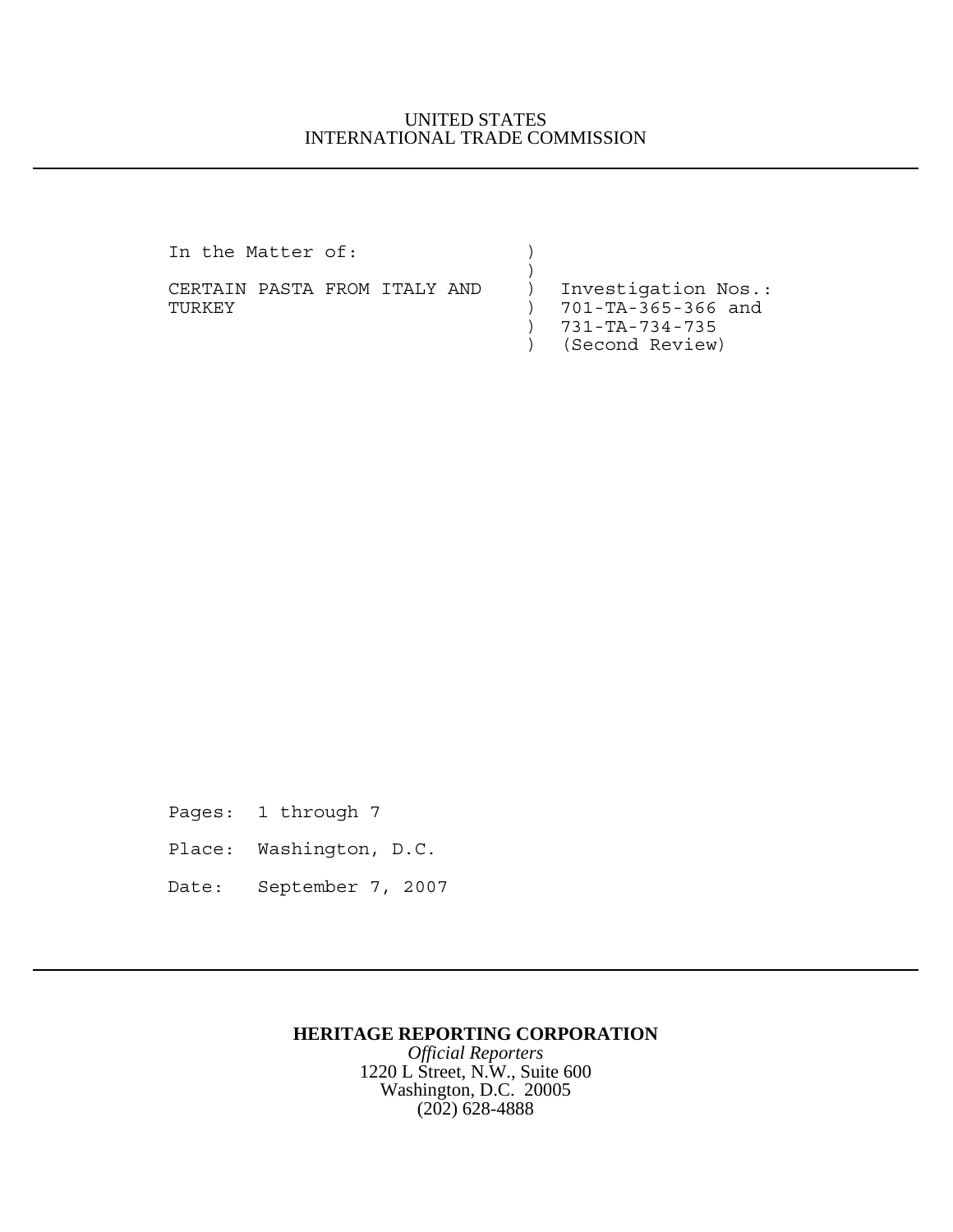THE UNITED STATES INTERNATIONAL TRADE COMMISSION

| In the Matter of:                      |                                                                                                |
|----------------------------------------|------------------------------------------------------------------------------------------------|
| CERTAIN PASTA FROM ITALY AND<br>TURKEY | ) Investigation Nos.:<br>$) 701-TA-365-366$ and<br>$) 731 - TA - 734 - 735$<br>(Second Review) |

Friday, September 7, 2007

Room 101 U.S. International Trade Commission 500 E Street, SW Washington, D.C.

The commission meeting commenced, pursuant to notice, at 11:00 a.m., before the Commissioners of the United States International Trade Commission, the Honorable DANIEL R. PEARSON, Chairman, presiding. APPEARANCES:

On behalf of the International Trade Commission:

Commissioners:

DANIEL R. PEARSON, CHAIRMAN (presiding) SHARA L. ARANOFF, VICE CHAIRMAN DEANNA TANNER OKUN, COMMISSIONER CHARLOTTE R. LANE, COMMISSIONER IRVING A. WILLIAMSON, COMMISSIONER DEAN A. PINKERT, COMMISSIONER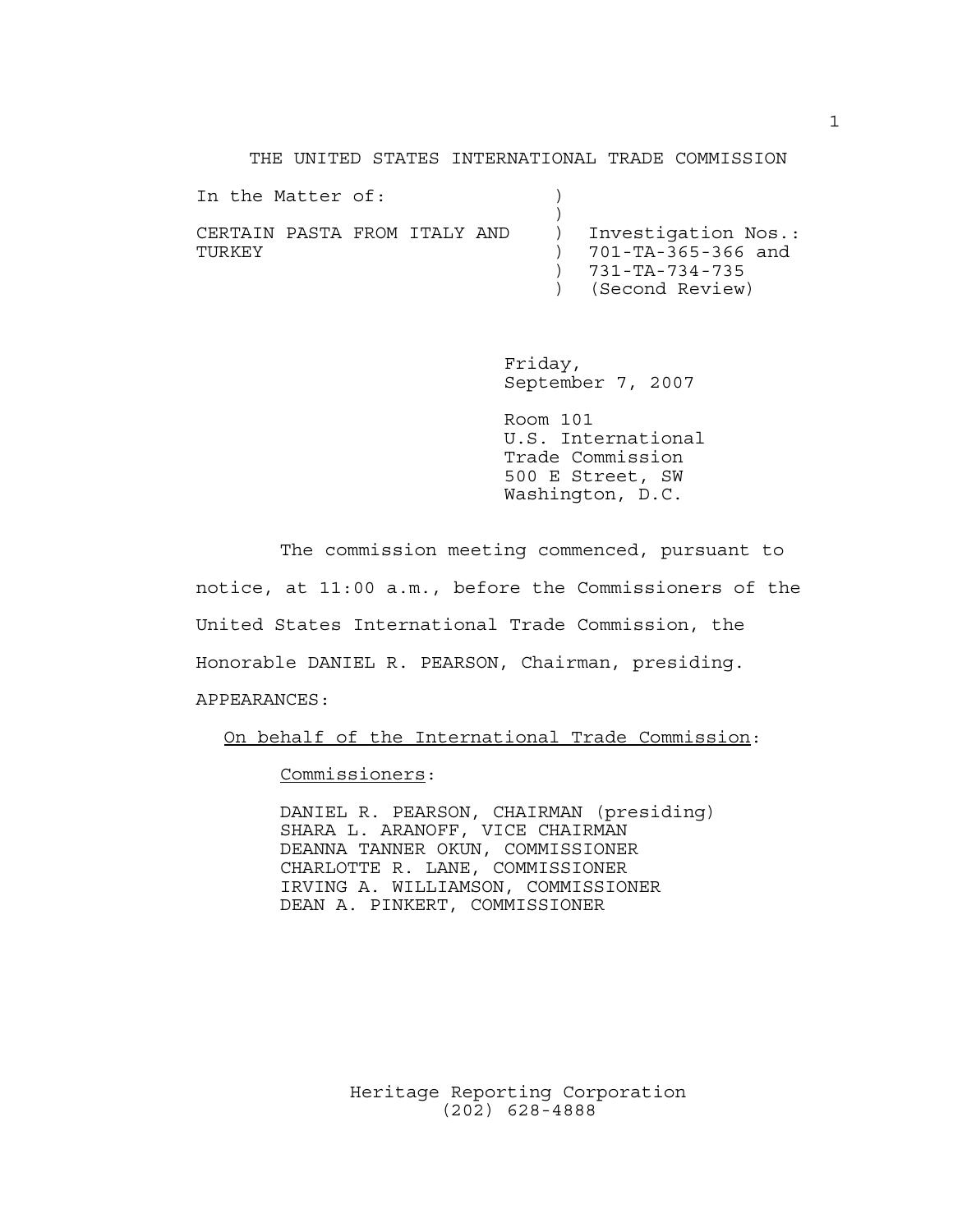APPEARANCES (continued):

MARILYN R. ABBOTT, SECRETARY TO THE COMMISSION SHERI F. CORLEY, LEGAL DOCUMENTS ASSISTANT

Staff:

CHRISTOPHER CASSISE, INVESTIGATOR BRAD SIMONE, INDUSTRY ANALYST CATHERINE DeFILIPPO, ECONOMIST DAVID BOYLAND, ACCOUNTANT/AUDITOR DAVID FISHBERG, ATTORNEY DIANE MAZUR, SUPERVISORY INVESTIGATOR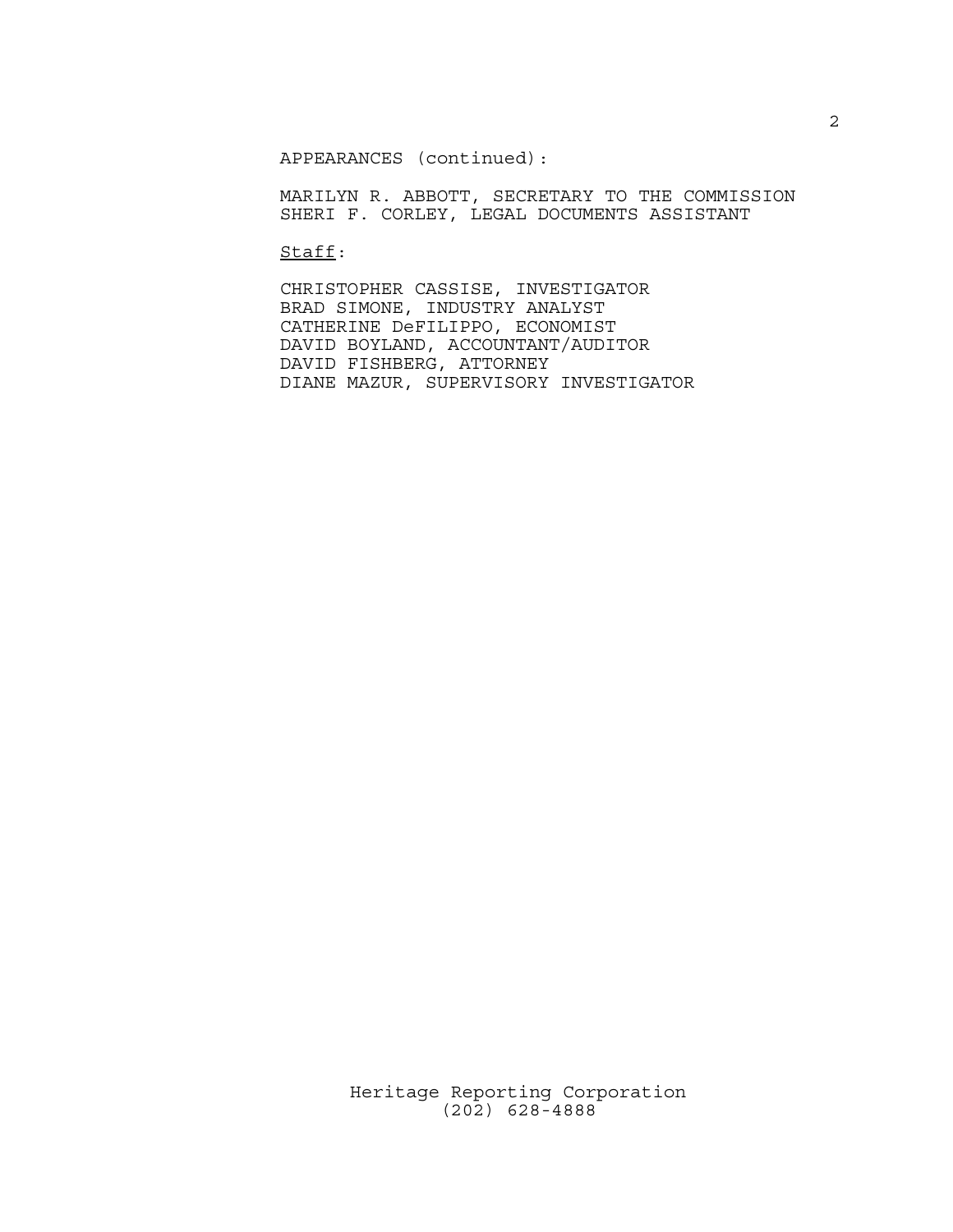## $\underline{\texttt{I}} \underline{\texttt{N}} \underline{\texttt{D}} \underline{\texttt{E}} \underline{\texttt{X}}$

PAGE

| Meeting called to order                                                                                                      | $\overline{4}$ |
|------------------------------------------------------------------------------------------------------------------------------|----------------|
| Agenda for Future Meetings:<br>none                                                                                          | $\overline{4}$ |
| Minutes: August 20, 2007                                                                                                     | 4              |
| Ratification List: 07-013                                                                                                    | 4              |
| Outstanding Action Jackets: none                                                                                             | $\overline{4}$ |
| Inv. Nos. 701-TA-365-366 and 731-TA-734-735<br>(Second Review) (Certain Pasta from Italy and<br>Turkey) -- briefing and vote | 4              |
|                                                                                                                              |                |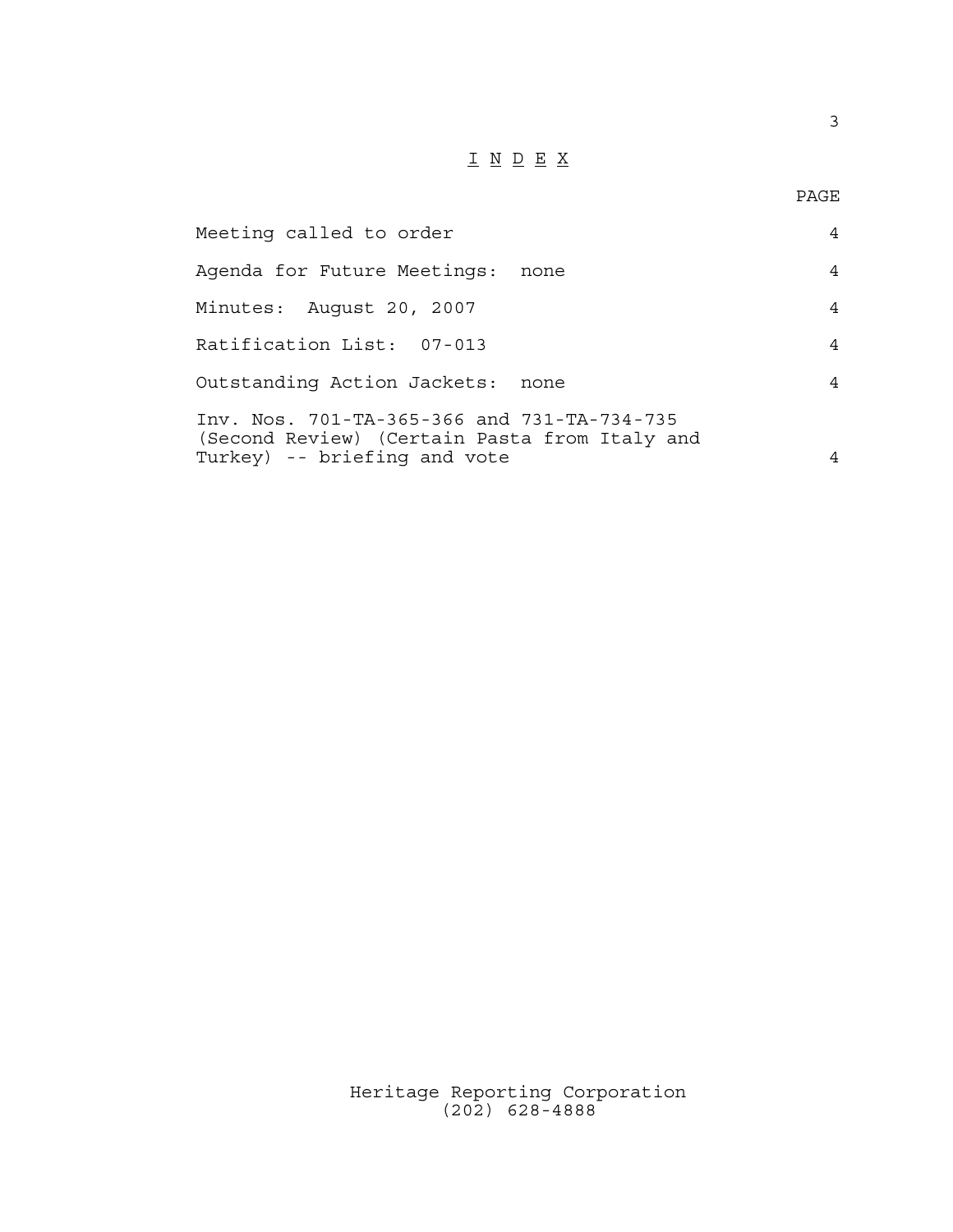| 1              | $\underline{P} \underline{R} \underline{O} \underline{C} \underline{E} \underline{E} \underline{D} \underline{I} \underline{N} \underline{G} \underline{S}$ |
|----------------|-------------------------------------------------------------------------------------------------------------------------------------------------------------|
| $\overline{2}$ | (11:00 a.m.)                                                                                                                                                |
| 3              | CHAIRMAN PEARSON: Good morning.<br>This                                                                                                                     |
| $\overline{4}$ | meeting of the U.S. International Trade Commission                                                                                                          |
| 5              | will now come to order.                                                                                                                                     |
| 6              | I understand that there is no agenda for                                                                                                                    |
| 7              | future meetings or outstanding action jackets to                                                                                                            |
| 8              | consider.                                                                                                                                                   |
| $\mathsf 9$    | Is there any objection to approval of the                                                                                                                   |
| 10             | minutes of August 20, 2007, or Ratification List                                                                                                            |
| 11             | $07 - 013?$                                                                                                                                                 |
| 12             | (No response.)                                                                                                                                              |
| 13             | CHAIRMAN PEARSON: Hearing none, they are                                                                                                                    |
| 14             | approved.                                                                                                                                                   |
| 15             | Next, we turn to the vote in Investigation                                                                                                                  |
| 16             | Nos. 701-TA-365-366 and 731-TA-734-735 (Second Review)                                                                                                      |
| 17             | Certain Pasta from Italy and Turkey.                                                                                                                        |
| 18             | Welcome to Ms. Mazur and the staff who                                                                                                                      |
| 19             | worked on these investigations. Are there any                                                                                                               |
| 20             | questions for the staff?                                                                                                                                    |
| 21             | (No response.)                                                                                                                                              |
| 22             | CHAIRMAN PEARSON: Are there any additions                                                                                                                   |
| 23             | or corrections to the staff report?                                                                                                                         |
| 24             | MS. MAZUR: Mr. Chairman, there are no                                                                                                                       |
| 25             | additions or corrections to the staff report.                                                                                                               |
|                | Heritage Reporting Corporation<br>$(202)$ 628-4888                                                                                                          |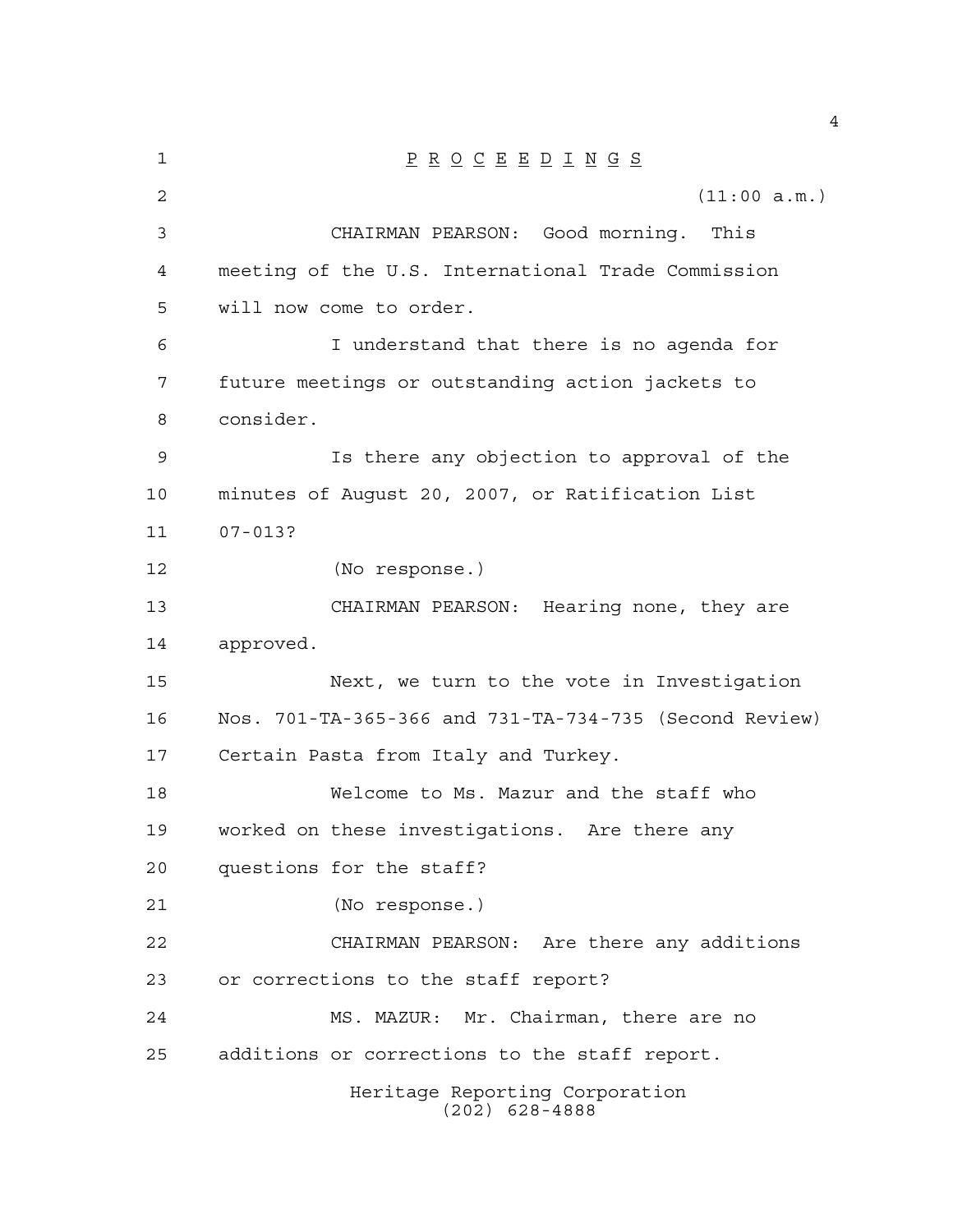Heritage Reporting Corporation CHAIRMAN PEARSON: Is there any objection to approval of the staff report? (No response.) CHAIRMAN PEARSON: Hearing none, it is approved. Madam Secretary, will you please call the roll? MS. ABBOTT: Commissioner Williamson? COMMISSIONER WILLIAMSON: I vote in the affirmative. MS. ABBOTT: Commissioner Pinkert? COMMISSIONER PINKERT: I vote in the affirmative. MS. ABBOTT: Commissioner Aranoff? VICE CHAIRMAN ARANOFF: I vote in the affirmative. MS. ABBOTT: Commissioner Pearson? CHAIRMAN PEARSON: I vote in the affirmative. MS. ABBOTT: Commissioner Lane? COMMISSIONER LANE: I vote in the affirmative. MS. ABBOTT: Commissioner Okun? COMMISSIONER OKUN: I vote in the affirmative.

(202) 628-4888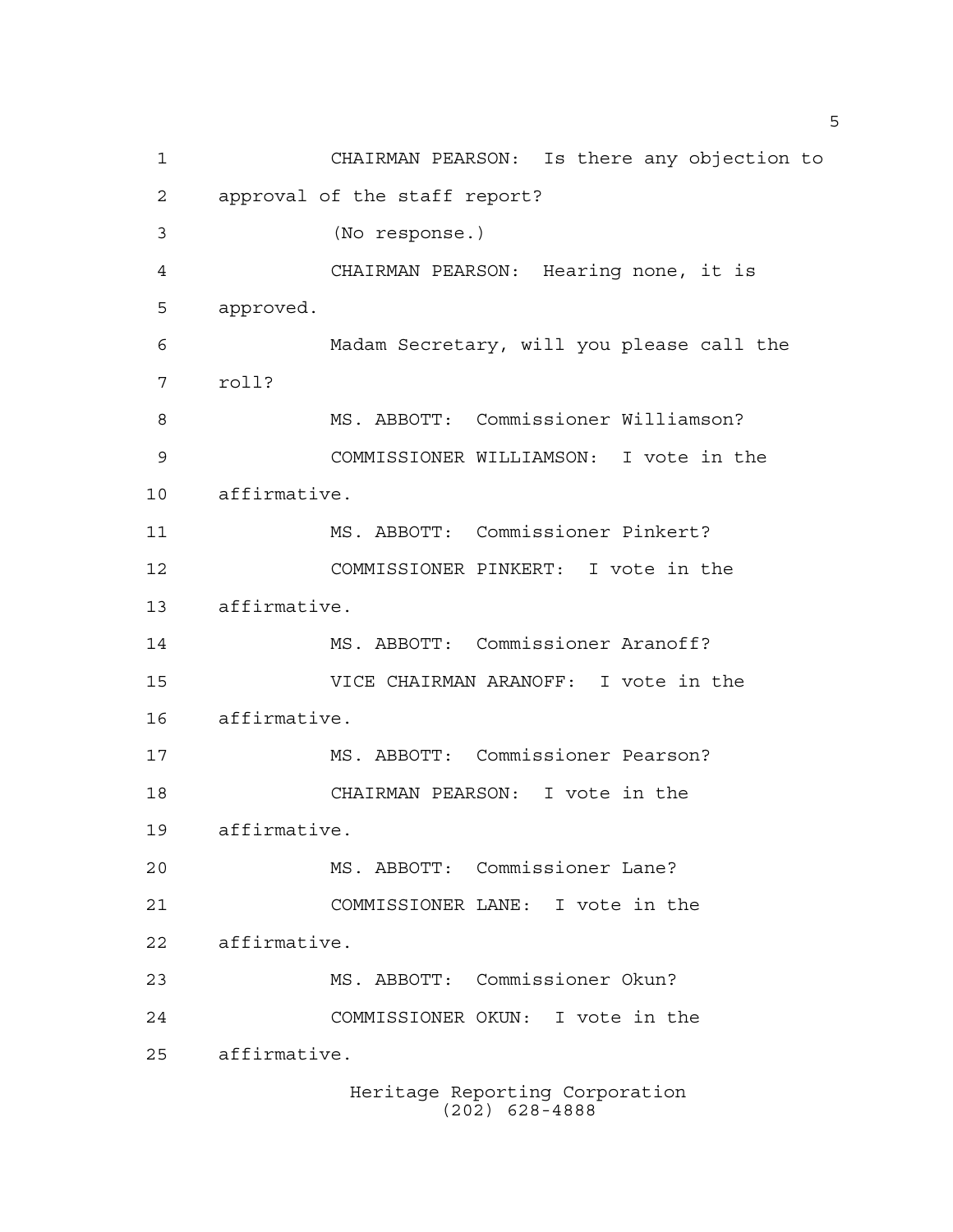MS. ABBOTT: Mr. Chairman, the Commission has reached affirmative determinations in these investigations. CHAIRMAN PEARSON: Thank you, Madam Secretary. Further information regarding these determinations will be available in the press release. Commissioners' opinions currently are scheduled to be transmitted to the Department of Commerce on or before September 27, 2007. Thank you to all of the staff who participated in these investigations. Seeing that there is no other business before the Commission, this meeting is adjourned. (Whereupon, at 11:05 a.m., the commission meeting was adjourned.) //  $17 /$  // //  $20 /$  $21 /$  $22 / /$  $23 / /$  $24 /$  $25 / /$